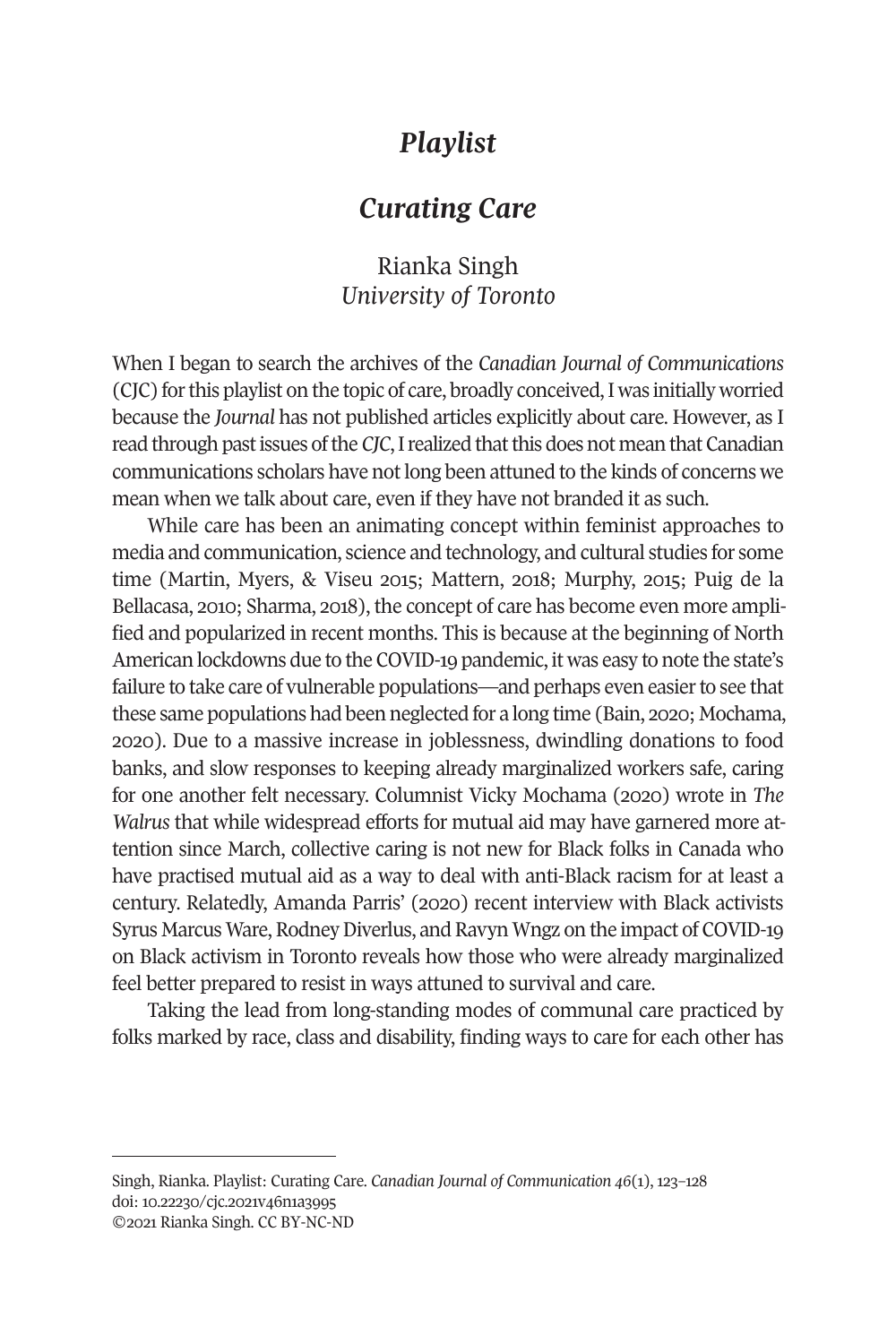124 *Canadian Journal of Communication 46*(1)

become a dominant mode of both survival and resistance in recent months. People have taken to Facebook and Twitter offering to buy food for neighbours. There have also been more formalized coalitions to help unemployed food service workers access financial support. This idea of mutual aid has been widespread. For example, posters in my Toronto neighbourhood outline various ways of caring for neighbours. Google Docs and Facebook groups have been widely used to organize mutual aid across the world. For instance, people have organized porch dropoffs of home-cooked meals for those struggling to pay for food (Young, 2020). "Caremongering" Facebook groups, which originated in Toronto but now span the country, have become another mode of collective care (Star Editorial Board, 2020). The Disability Justice Network of Ontario, an organization based in Hamilton, organized a caremongering community support form. A simple Google doc allowed people to organize assistance for vulnerable community members who needed help accessing food, housing, and healthcare.

More media and communications scholars have also turned their attention to care in recent years. Hi'ilei Julia Kawehipuaakahaopulani Hobart and Tamara Kneese's (2020) special issue on radical care for Social Text frames care as "as a set of acts, ideologies, and strategies that offer possibilities for living through uncertain times" (p. 13); recent months have certainly shown why scholarship that focuses on concepts of care is urgently needed. The International Communication Association's 2021 conference theme, "Engaging the Essential Work of Care," and corresponding call for papers offer more evidence of media and communications studies scholars' rising interest in care. Chris Russill's July 2020 editorial for the *CJC* also sagely points out that communications scholars must not just consider care as an object of study but rather as "a condition of our work and life" (p. 196).

Given the resurgent interest in the topic of care, the purpose of this playlist is to capture how Canadian communications studies scholarship has considered the politics of care. This playlist consists of five articles that focus on a wide breadth of topics that show the longstanding and varied approaches to care that Canadian communications scholars have published in the *CJC*. The playlist includes elements that any good playlist should have: an old-school jam, a current hit, a sample, and a remix. The aim in compiling these articles is to show how communications and media studies scholars have been invested in connecting an ethics of care to communications research. Many of these texts were published by the *CJC* before it was popular to use the word care, but I hope that these texts will be read as oriented toward the kind of careful politics that feminist media studies enact in contemporary times. These articles are important to current and future scholarship because they provide us with openings for the continued study of technologically mediated care.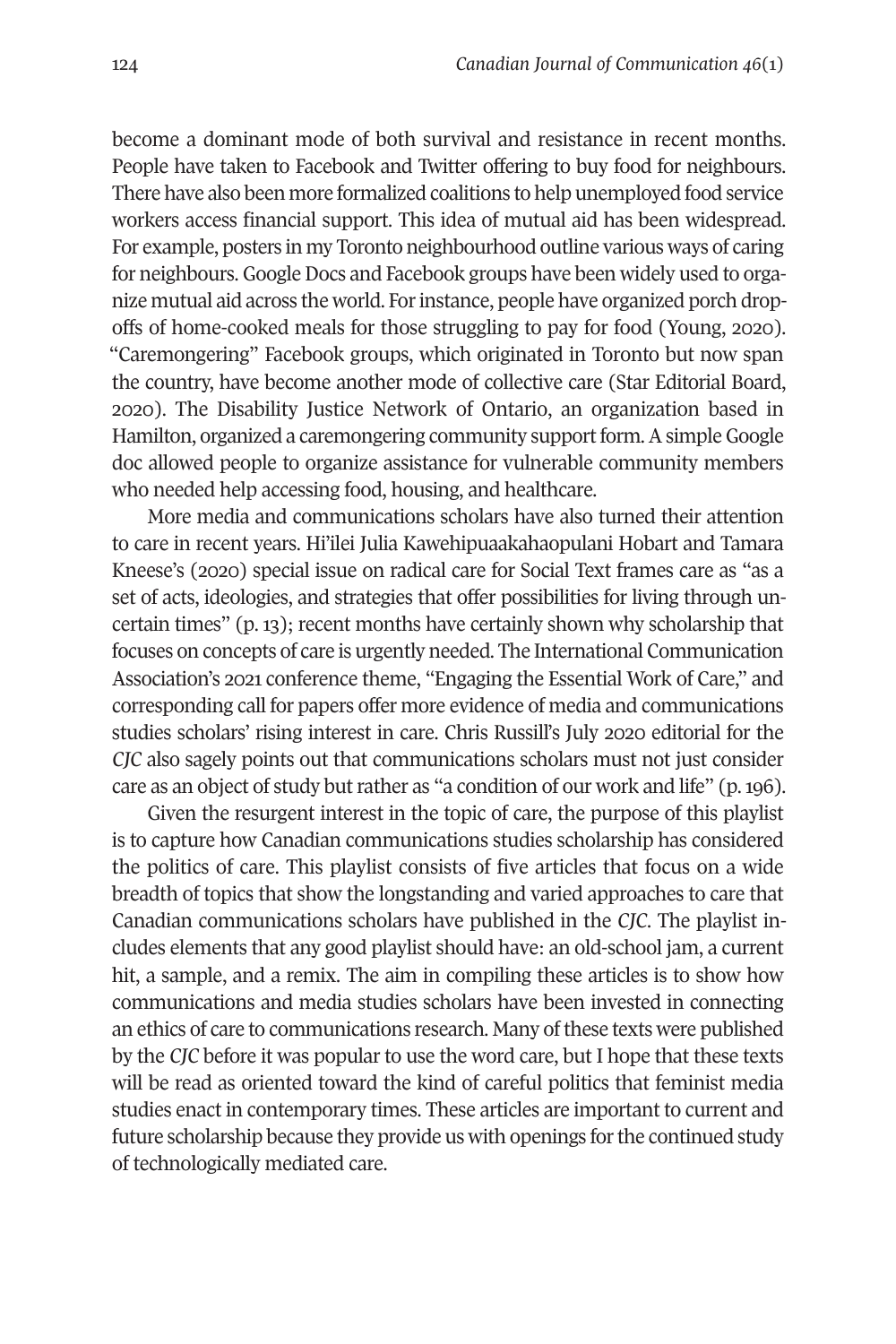### **Singh** *Curating Care* 125

#### **Playlist Playlist**

#### *Article 1: Old-school jam*

Saunders, Eileen M. (1985). Teaching media and gender. *CJC, 11*(1), 35–50. https://www.cjc-online.ca/index.php/journal/article/view/325

When an old-school jam comes on, everyone at the party knows the words. It is a track that people can sing along to, and it never quite goes out of style. Reading "Teaching Media and Gender" by Eileen M. Saunders, published in 1985, is akin to listening to an old-school jam. Saunders calls for the field of communications studies to take up a feminist perspective when designing academic courses. Following a tradition of Canadian media theory, Saunders suggests that rather than focusing on the relationship between representation, gender, and communication technologies, one should consider how material structures of power "reconstitute patriarchy" [\(p. 44\). S](https://www.cjc-online.ca/index.php/journal/article/view/3375)aunders argues that students who learn to consider patriarchy as a power system that reproduces the s[ocial order will understand strategies for interve](file:///)ntion different[ly than those who ar](file:///)e concerned with gender as a representation or content problem. Thirty-five years after the publication of this article, this approach to teaching media and gender is a well-worn track that still resonates. Critical race and media studies scholars continue to take an approach to media that privileges media form over content as a way of understanding and intervening in the structures of power (Shade & Crow, 2004; Sharma, 2008; Towns, 2016). This line of thinking makes way for positioning care as an intervention in uncareful infrastructures of power.

### *Article 2: Current hit*



Bivens, Rena, & Hoque, Anna Shah. (2018). Programming sex, gender, and sexuality: Infrastructural failures in "feminist" dating app Bumble. *CJC, 43*(4), 441–459. https://www.cjc-online.ca/index.php/journal /article/view/3375

We do not have to search very far back into the archives to add Rena Bivens and Anna Shah Hoque's "Programming Sex, Gender, and Sexuality: Infrastructural Failures in 'Feminist' dating app Bumble" to the playlist. In their study of the dating app Bumble, Bivens and Hoque show how it has been marketed as a "feminist dating app" designed in response to a growing demand for safe spaces for women. They show too how the app grew in popularity during the #MeToo movement in 2017. Because women can decide whether to initiate conversations with men, Bumble has been positioned as an app that affords women increased agency and control. As Bivens and Hoque put it, "Bumble's uniqueness relates to the guarantee of safety on the platform" (p. 454). In other words, in ensuring the safety of its female users, Bumble positions itself as an app that cares. In reality, Bivens and Hoque present Bumble as the kind of uncareful infrastructure that Saunders, au-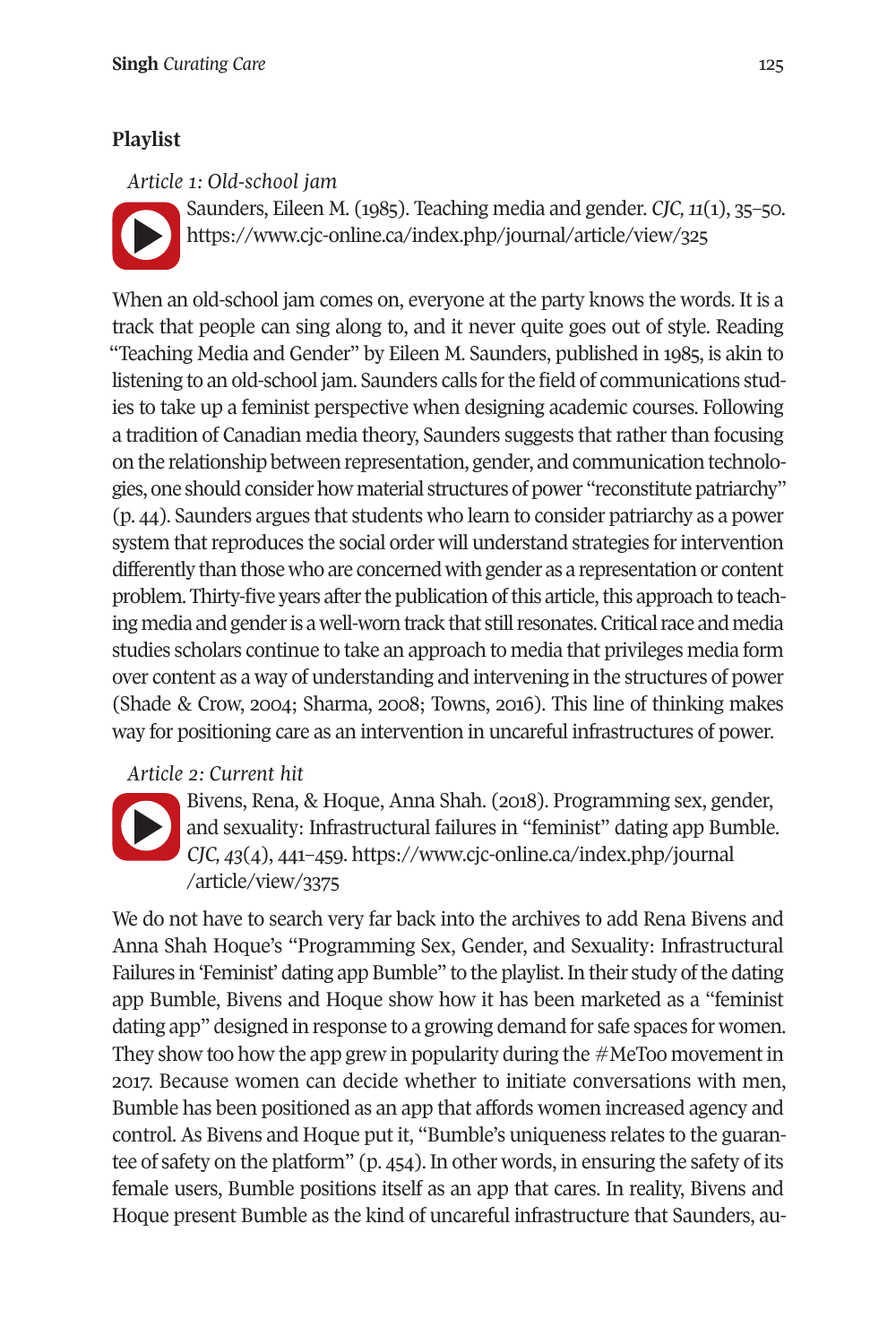[126](https://www.cjc-online.ca/index.php/journal/article/view/2619/2448) *Canadian Journal of Communication 46*(1)

thor of t[he aforementioned article, would have wanted](https://www.cjc-online.ca/index.php/journal/article/view/2619/2448) feminist media scholars to critique and question. The authors elucidate Bumble's uncareful technical infrastructure and the ways in which it entrenches gendered, raced, and heteronormative assumptions about its users. The result is that straight, White, and cisgender women are the only users deemed "worthy of control and safety mechanisms" (p. 455). Bumble's ability to "care" for women is not extended to all; rather, care is withheld from those who are not deemed worthy of it.

### *Article 3: Sample*



Molyneaux, Heather, O'Dennell, Susan, Kakekaspan, Crystal, Walmark, Brian, Budka, Philip, & Gibson, Kerri. (2014). Social media in remote First Nation communities, *CJC, 39*(2), 275–288. https://www.cjc-online .ca/index.php/journal/article/view/2619/2448

A sample is an original track that lays the groundwork for future hits. Something in its tune inspires musicians to make something new. Samples can underpin a genre, such as the relationship between jazz music and hip-hop. In their in-depth study of social media use in remote First Nation communities in Canada, Heather [Molynea](https://www.cjc-online.ca/index.php/journal/article/view/2286/2128)ux, Susan O'Dennell, Crystal [Kakekaspan, Brian Walmark, Philip Bu](file:///)dka, and Kerr[i Gibson provide an understanding](file:///) of how social networking sites mediate community resiliency. This foundational work is something Canadian communi[cations a](https://www.cjc-online.ca/index.php/journal/article/view/2712)nd media studies scholars can build on, elaborate, and extend as they continue to study how digital technologies play a role in mediating care in particular communities. This article shows how social media is re[lied on to offer sup](file:///)port between [First Nation communities that are dispersed acro](file:///)ss rural locations. It argues that the preservation of culture, and indeed the care and maintenance of community resilience, is reliant on access to social media.

## *Articles 4 & 5: Remixes*



Jiwani, Yasmin. (2009). Race and the media: A retrospective, prospective gaze, *CJC, 34*(4), 735–740. https://www.cjc-online.ca/index.php /journal/article/view/2286/2128



Magnet, Shoshana, & Mason, Corinne Lysandra. (2004). Of Trojan horses and terrorist representations: Mom bombs, cross-dressing terrorists, and queer Orientalisms," *CJC, 39*(2), 9–26. https://www.cjc -online.ca/index.php/journal/article/view/2712

Part of the pleasure in listening to a remix is recalling the song it references. Yasmin Jiwani's article is paired with Shoshana Magnet and Corinne Lysandra Mason's article for this reason. Combined, these two articles help us understand that sometimes, care resembles opacity, and they show us the dangerous effects of uncareful media representation. Using a comparative approach, Jiwani argues that different media representations of violence against females highlights how power is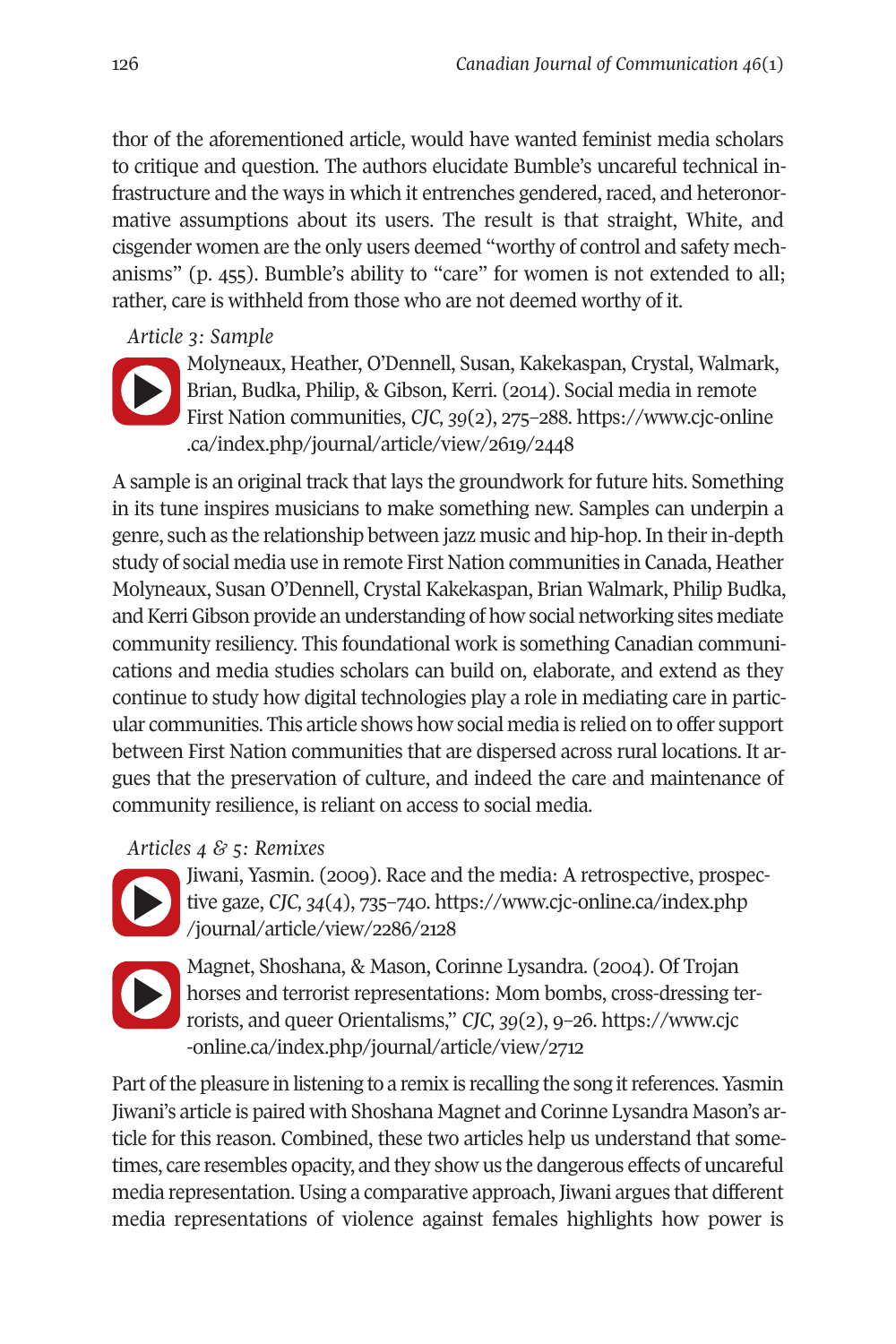### **Singh** *Curating Care* 127

"grounded in a racialized and gendered economy and reproduced in mediated landscapes that surround us" (p. 738).

Magnet and Mason draw on Jiwani's work on representation in their study of a document published by the Department of Homeland Security in 2008 that warned of the possibility that women might use their burqas to hide bombs. This uncareful representation of the female Muslim terrorist, Magnet and Mason argue, produced "new gender and raced logics" (p. 11). Importantly, this article makes an argument tying the US State Department's warning with the state's preoccupation with making Muslim bodies visible and thus legible. Future studies in the field might take up Magnet and Mason's research as a springboard to theorize how care, privacy, and surveillance are connected.

As these five articles published in the *Canadian Journal of Communications*  illust[rate, it is clear that care ha](mailto:rianka.singh@mail.utoronto.ca)s always been a condition of possibility for social and political life, even if it goes by other names. Care is not something new to our political agenda, in fact it has long quietly shaped the ways that many people survive, which is seen in the relation between feminist practices of care and digital platforms (Singh, 2020). By design, c[are work is not typical](https://www.djno.ca)ly amplified, as it has been over the past few months. Care cannot be relied on as a brand, it must be incorporated as a set of practices, politics, and discourses. This playlist highlights how a [feminist care-centred approach to Canadian communication studies must](https://www.blackwoodgallery.ca/sduk/tilting-2/wake-work-and-the-coronavirus-pandemic)  be read as enduring—not as a one-hit wonder.

**Rianka Singh** is a Postdoctoral Fellow of Information at the [University of Toronto.](https://www.icahdq.org/page/ICA21CFP#Theme)  Email: ri[anka.singh@m](https://www.icahdq.org/page/ICA21CFP#Theme)ail.utoronto.ca

**Website**  Disabil[ity Justice Network of Ontario](https://placesjournal.org/article/maintenance-and-care/#0), https://www.djno.ca

- **Refer[ences](https://thewalrus.ca/black-communities-have-known-about-mutual-aid-all-along/)**  Bain, Beverly. (2020, May). Wake work and the coronavirus pandemic. *Tilting2.* Mississauga, ON: Blackwood Gallery. URL: https://www.blackwoodgallery.ca/sduk/tilting-2/wake-work-andthe-coronavirus-pandemic [September 2, 2020].
- Hobart, Julia Hi'ilei Kawehipuaakahaopulani, & Kneese, Tamara. (2020). Radical care: Survival strategies for uncertain times. *Social Text, 1*(38), 1–16.
- International Communication Association. (n.d.). *Conference theme call for papers.* Washington, DC: International Communication Association. URL: https://www.icahdq.org/page/ICA21 CFP#Theme [September 2, 2020].
- Martin, Aryn, Myers, Natasha, & Viseu, Ana. (2015, October). The politics of care in technoscience. *Social Studies of Science, 45*(5), 625–641.
- Mattern, Shannon. (2018). Maintenance and care. *Places Journal.* URL: https://placesjournal.org /article/maintenance-and-care/#0 [September 2, 2020].
- Mochama, Vicky. (2020, September 1). Black communities have known about mutual aid all along. *The Walrus.* URL: https://thewalrus.ca/black-communities-have-known-about-mutual-aidall-along/ [September 2, 2020].